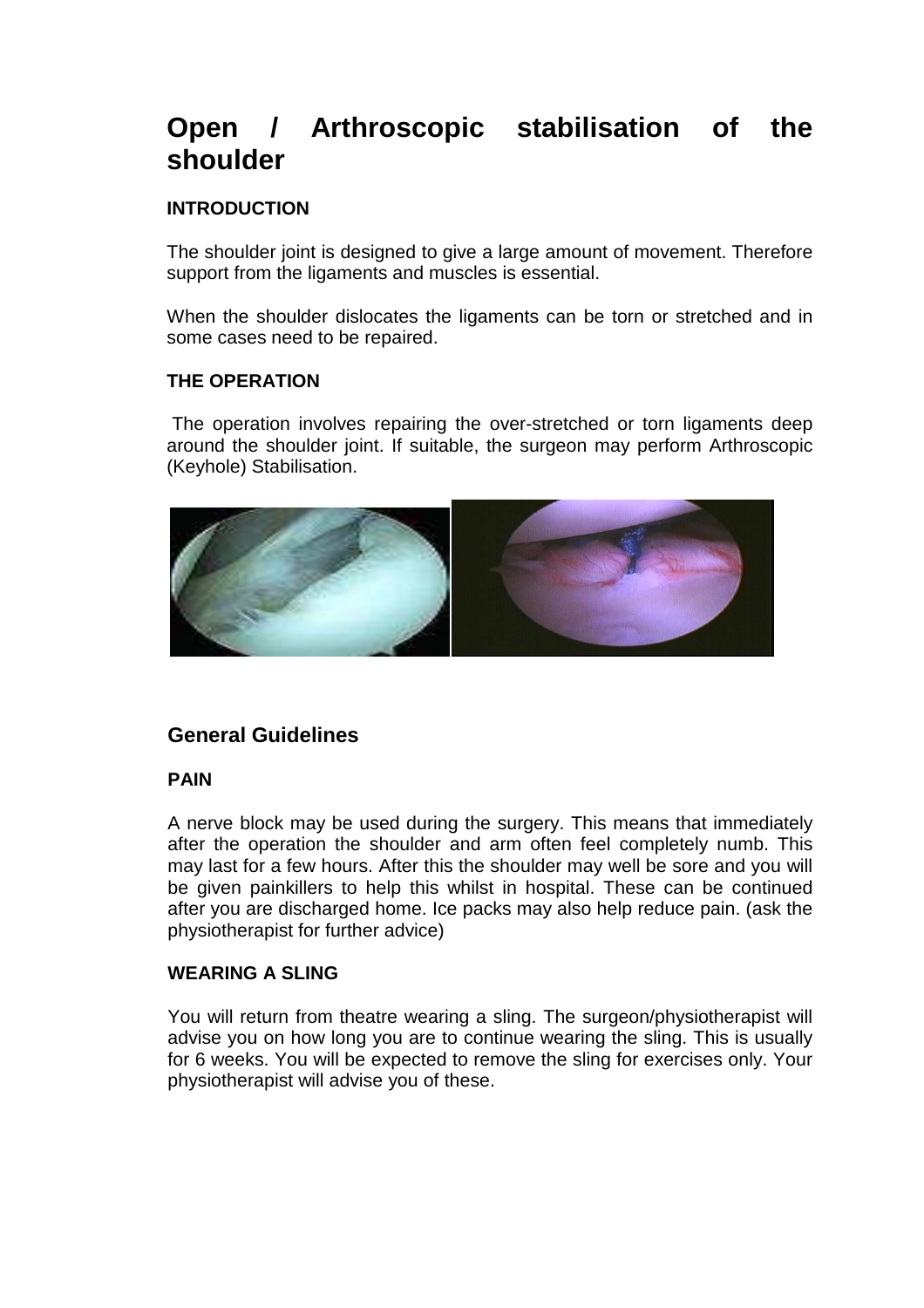## **THE WOUND**

#### **Open stabilisation:**

There is an incision at the front of the armpit within the natural skin crease. The stitch is dissolvable but is usually removed at 3 weeks. Keep the wound dry until it is well healed.

#### **Arthroscopic (keyhole) stabilisation:**

This keyhole operation is usually done through two or three 5mm puncture wounds. There will be no stitches only small sticking plaster strips over the wounds. These should be kept dry until healed. This usually takes 5 to 7 days.

#### **DRIVING**

You will not be able to drive for a minimum of 8 weeks. Your surgeon will confirm when you may begin.

# **RETURNING TO WORK**

This will depend upon the size of your tear and your occupation. You will need to discuss this with your surgeon.

#### **LEISURE ACTIVITIES**

Again this will depend upon the degree of damage from your instability. Your physiotherapist and surgeon will advise you when it is safe to resume your leisure activities.

#### **FOLLOW UP APPOINTMENTS**

An appointment will be made for you to be reviewed at The Shoulder Unit at 3 weeks. You will be monitored by a physiotherapist throughout your rehabilitation with formal physiotherapy normally beginning 6 weeks after surgery.

#### **Exercises**

The shoulder must remain immobilised with a sling and a body belt (underneath the clothes) for 3 weeks. This may only be removed with care for hygiene and exercises. At your follow-up appointment the body belt will be removed and you will be allowed to wear the sling on top of your clothes.

You will perform first only elbow, wrist and hand exercises.

You may well be expected to perform the following exercises when you leave hospital. Please check with your physiotherapist before commencing.